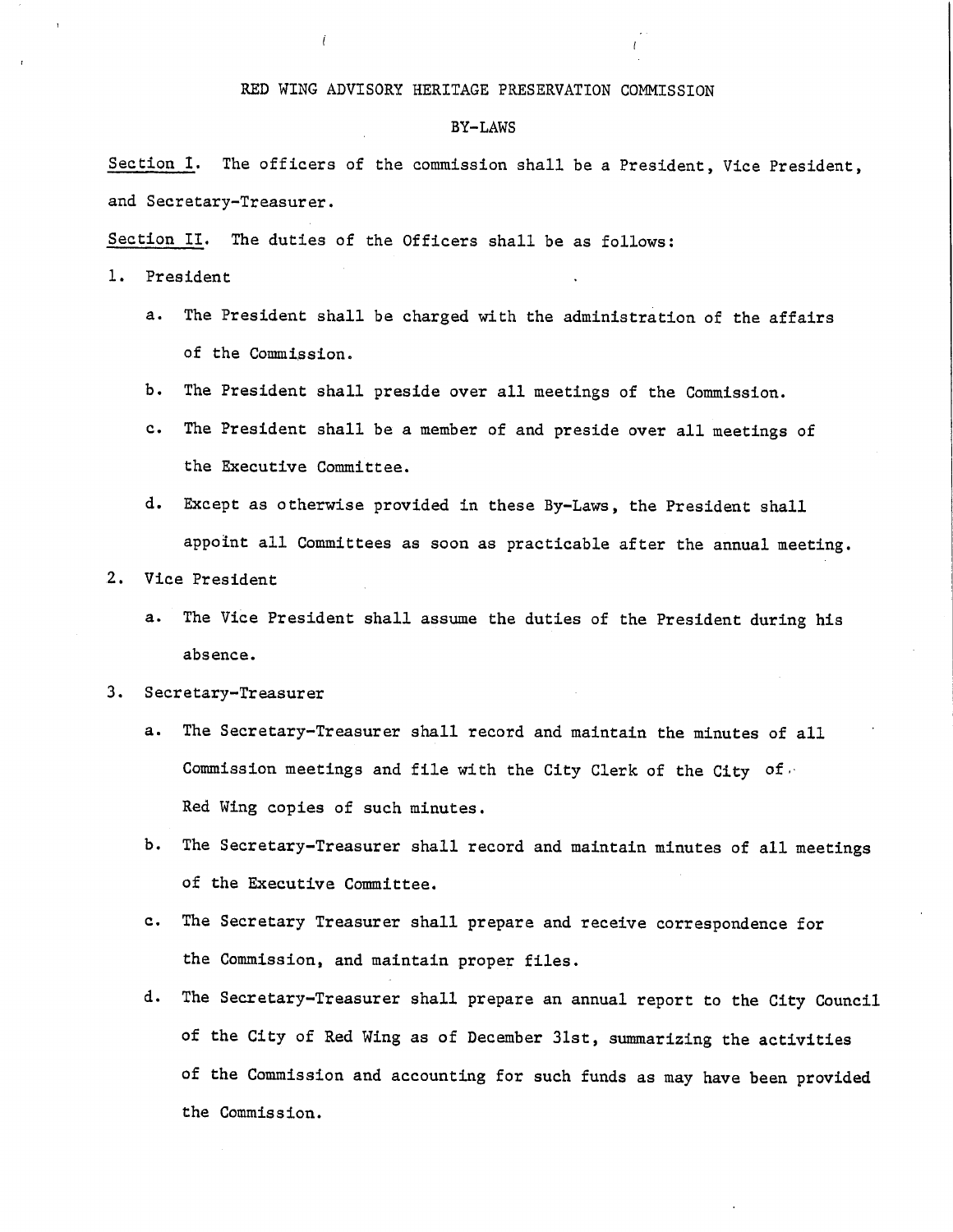- e. The Secretary-Treasurer shall maintain an accurate accounting of all receipts and expenditures of the Commission.
- f. The Secretary- Treasurer shall perform such other duties as ordinarily pertain to the office.

#### Section III. Election of Officers

The officers of the Commission shall be elected at the annual meeting and shall serve until the next annual meeting.

The officers of the Commission shall be elected by <sup>a</sup> majority vote of the voting members present. Voting shall be by secret ballot.

The initial officers of the Commission shall serve until their successors have been duly elected.

#### Section IV. Committees

- 1. Executive Committee. There shall be an Executive Committee composed of the following: The President as Chairman, The Vice President, the Secretary-Treasurer.
	- a. The Executive Committee shall assist the President in conducting the affairs of the Commission, shall receive proposals for new projects, and shall receive all reports of committee activities.
	- b. The Executive Committee shall meet upon call of the President or upon notice of the Secretary, upon receipt of <sup>a</sup> petition from <sup>a</sup> majority of the members of the Committee.
- 2. The President shall appoint ad hoc committees as he deems necessary to carry out any particular study pertinent to the Commission work, and he shall designate the chairman.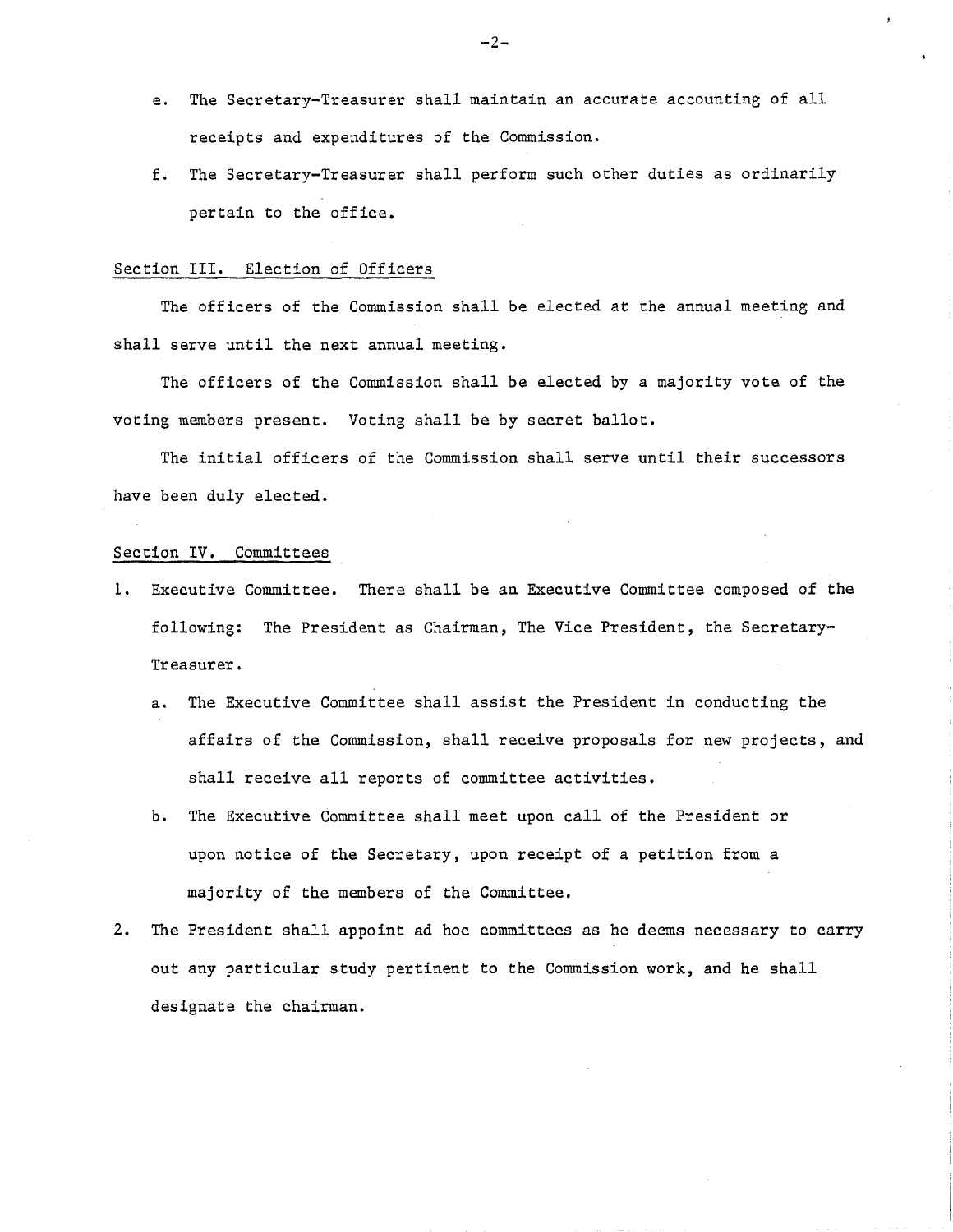#### Section V. Meetings

I

The annual organizational meeting of this Commission shall be held on the third-Monday-in-Becember. fourth Thursday in January.

The order of business at the annual meeting shall include: Reading of the call

Minutes of the previous meeting

Officer' <sup>s</sup> Reports

Seating of new members

Election of Officers

Installation of new officers

Regular stated meetings of the Commission shall be the third-Monday-of each-menth, fourth Thursday of each month.

Chairman

The President may, at his discretion and by at least <sup>24</sup> hours written notice call special meetings of the Commission. The call shall state the subject matter to be considered at the meeting and consideration shall be limited thereto.

## Section VI. General Rules

All meetings shall be conducted in accordance with Robert' <sup>s</sup> Rules of Order. The presence of <sup>a</sup> majority of the voting members shall constitute <sup>a</sup> quorum.

All recommendations of the Commission to the City Council shall be in the form of a resolution duly adopted by said Commission.

All recommendations to the City Council must be approved by a two-thirds majority of the voting members present at any properly called meeting.

The Commission may, from time to time, transmit data, findings, the results of studies, surveys, etc. , to the City Council without recommendation.

All voting on matters for transmittal to the City Council shall be by roll call vote.

3-